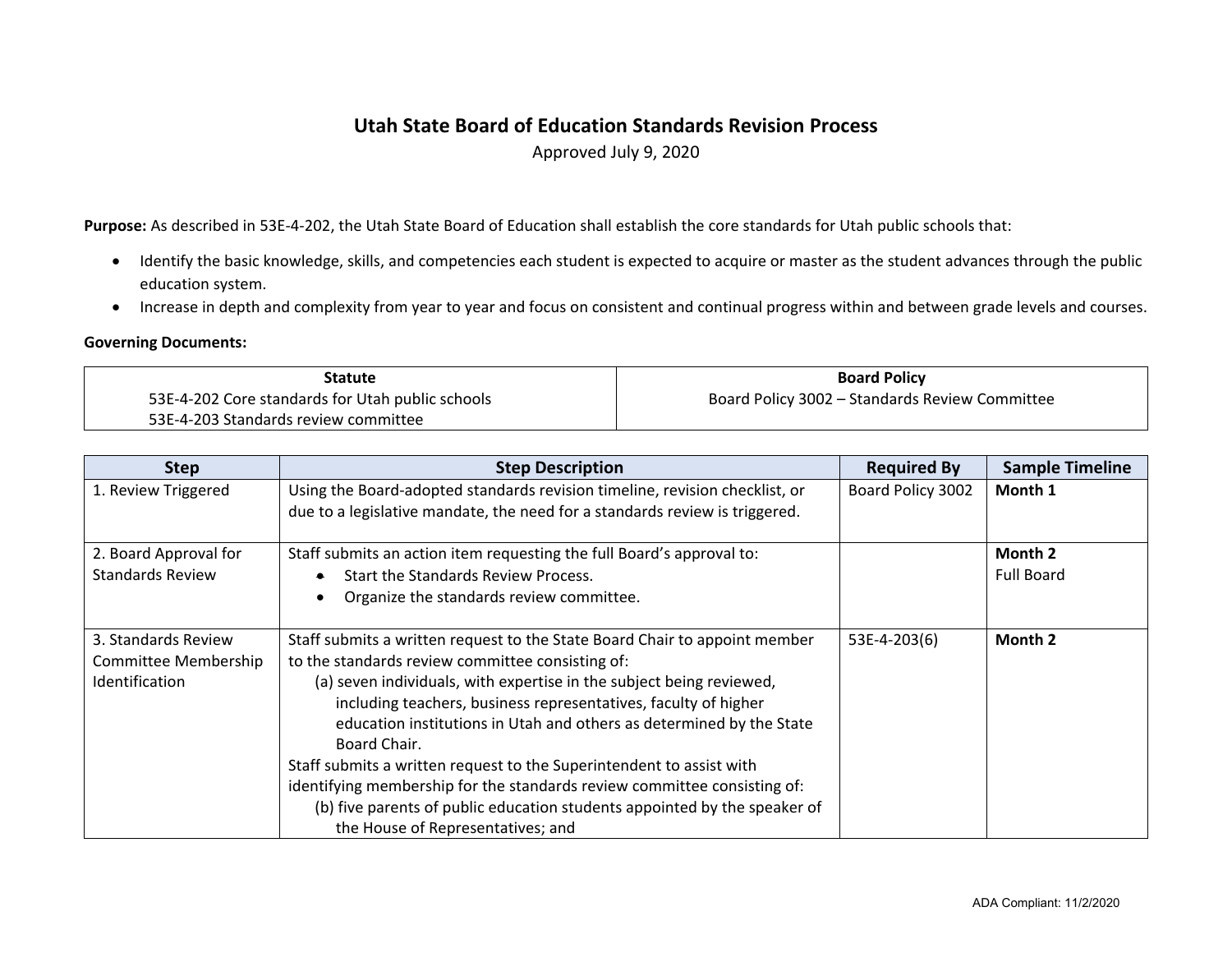| <b>Step</b>                                                                                                                                                       | <b>Step Description</b>                                                                    | <b>Required By</b> | <b>Sample Timeline</b> |  |
|-------------------------------------------------------------------------------------------------------------------------------------------------------------------|--------------------------------------------------------------------------------------------|--------------------|------------------------|--|
|                                                                                                                                                                   | (c) five parents of public education students appointed by the president<br>of the Senate. |                    |                        |  |
| 4. Standards Review                                                                                                                                               | Staff organizes the standards review committee based on received                           | 53E-4-203          | Months 3-4             |  |
| Committee Work                                                                                                                                                    | appointments. At least two meetings are convened to review the standards                   | Board Policy 3002  |                        |  |
|                                                                                                                                                                   | and make initial recommendations. Initial comments and recommendations                     |                    |                        |  |
|                                                                                                                                                                   | may include research updates, suggestions for adding/eliminating content,                  |                    |                        |  |
|                                                                                                                                                                   | format amendments, suggestions for clarity, alignment to the Portrait of a                 |                    |                        |  |
|                                                                                                                                                                   | Graduate, connection to other areas (e.g. civic and character education,                   |                    |                        |  |
|                                                                                                                                                                   | financial literacy) and insights based on the standards revision rubric.                   |                    |                        |  |
|                                                                                                                                                                   | Notes: Meetings must be held within three months of the initial meeting; a                 |                    |                        |  |
|                                                                                                                                                                   | member of the standards review committee may not receive compensation                      |                    |                        |  |
|                                                                                                                                                                   | or benefits for the member's service on the committee.                                     |                    |                        |  |
| 5a. Report of Standards                                                                                                                                           | The standards review committee will present a summary of the committee's                   | 53E-4-203          | Month 5                |  |
| <b>Review Committee</b>                                                                                                                                           | comments and recommendations to the full Board.                                            |                    | <b>Full Board</b>      |  |
| Comments and                                                                                                                                                      |                                                                                            |                    |                        |  |
| Recommendations                                                                                                                                                   |                                                                                            |                    |                        |  |
| If the Board determines that a revision is not warranted, the process ends here. If there is cause for a revision, then the following steps would be<br>executed. |                                                                                            |                    |                        |  |
| 6. Writing Committee                                                                                                                                              | Staff organizes a writing committee comprised of multiple stakeholders with                | 53E-4-203          | Months 6-12            |  |
| Organization and Work                                                                                                                                             | advanced knowledge and expertise in the content area.                                      | Board Policy 3002  |                        |  |
|                                                                                                                                                                   | The writing committee meets to review the comments and recommendations                     |                    |                        |  |
|                                                                                                                                                                   | and uses those to revise the standards.                                                    |                    |                        |  |
| 7a. Draft Standards                                                                                                                                               | Staff submits a draft of the standards and a proposal for public review to the             | 53E-4-202(4)       | Month 13               |  |
| <b>Presented for Public</b>                                                                                                                                       | Standards and Assessment Committee. The Committee will forward a                           |                    | Standards and          |  |
| Release                                                                                                                                                           | recommendation to the Board concerning releasing the draft.                                |                    | Assessment             |  |
|                                                                                                                                                                   |                                                                                            |                    | Committee              |  |
|                                                                                                                                                                   |                                                                                            |                    |                        |  |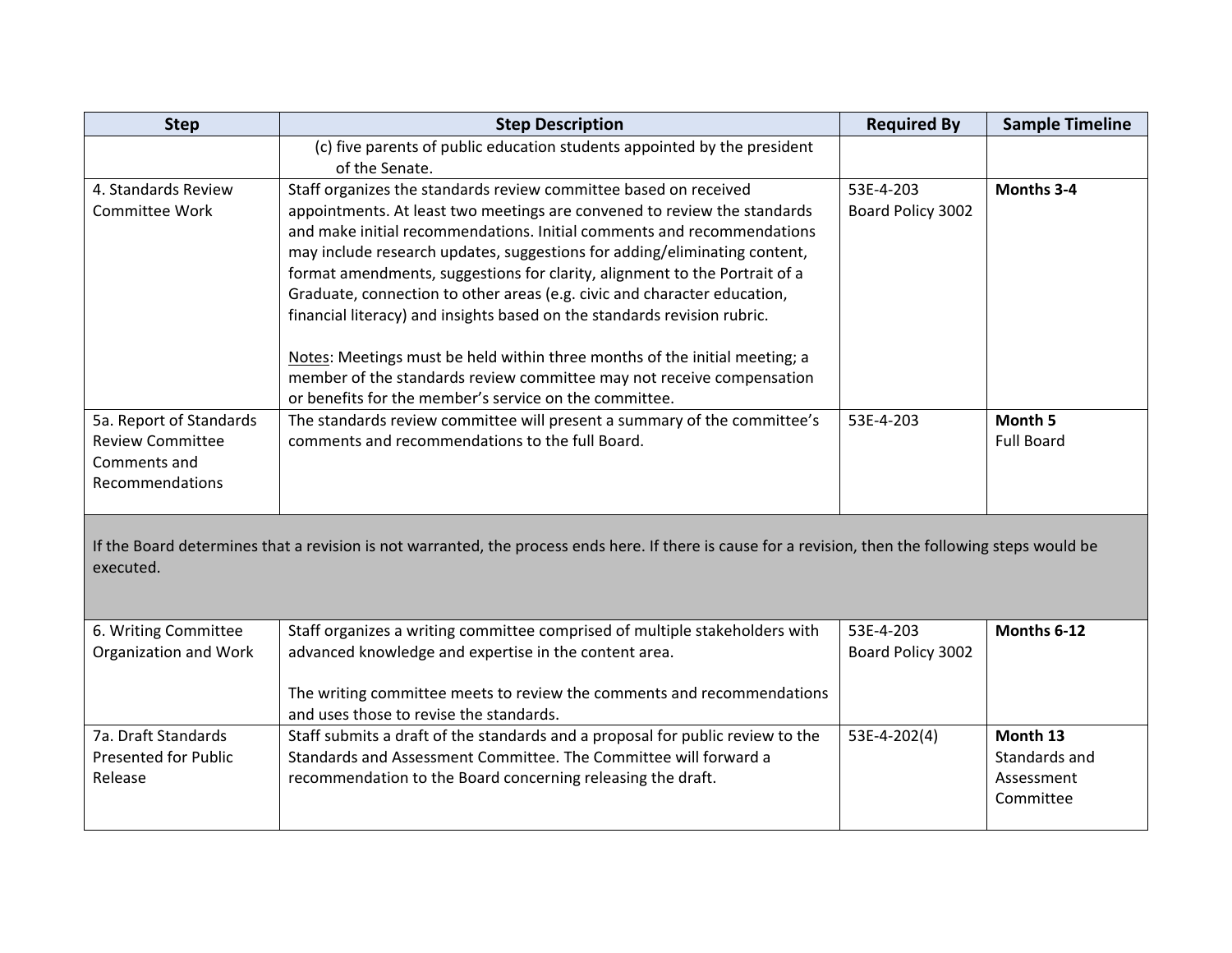| <b>Step</b>                                              | <b>Step Description</b>                                                                                                                                                                                                                                                                                                                                                                                                                                  | <b>Required By</b> | <b>Sample Timeline</b>                                                        |
|----------------------------------------------------------|----------------------------------------------------------------------------------------------------------------------------------------------------------------------------------------------------------------------------------------------------------------------------------------------------------------------------------------------------------------------------------------------------------------------------------------------------------|--------------------|-------------------------------------------------------------------------------|
| 7b. Board Approval of<br><b>Public Release</b>           | The Board will determine whether to release the standards for public input.                                                                                                                                                                                                                                                                                                                                                                              |                    | Month 14<br><b>Full Board</b>                                                 |
|                                                          | Upon approval of the draft release, staff will ensure to publicize the release<br>on the USBE website and social media outlets, the Public Notice Website, and<br>to any other applicable advisory committees.                                                                                                                                                                                                                                           |                    |                                                                               |
| 8. 90-day Public Review                                  | • Staff posts the approved draft for at least a 90-day public review period.<br>• Staff plans and facilitates three public hearings in different regions of<br>the state.<br>• Staff provides monthly updates to the Board on the location, numbers<br>of attendees, and the modes of delivery of the public hearings.<br>• Staff will hold ongoing meetings with the writing committee to<br>incorporate public feedback as appropriate into the draft. | 53E-4-202(4)       | <b>Months 14-17</b><br><b>Monthly Consent</b><br>Calendar<br>Information Item |
| 9. Revised Draft of<br><b>Standards Submitted</b>        | Staff submits to the Standards and Assessment Committee an amended<br>version of the publicly-released draft standards that incorporates the<br>comments from the public.<br>The Committee determines whether to forward the revised draft standards to<br>Board Members for a 30-day review                                                                                                                                                             |                    | Month 18<br>Standards and<br>Assessment<br>Committee                          |
| 10. Full Board<br>Opportunity for Review<br>and Feedback | Each Board Member is afforded the opportunity to review the revised draft<br>and provide specific feedback for additional consideration and revision.<br>Board Members will track their changes/suggestions in an editable format<br>and submit to staff within 30 days of receipt.                                                                                                                                                                      |                    | Month 18<br><b>Board Member</b><br>review                                     |
| 11. Committee Review<br>and Determination of<br>Path     | The Standards and Assessment Committee will be presented with one<br>comprehensive document of Board Member changes/suggestions. Some<br>initial changes will be crafted by staff for consideration by the Standards and<br>Assessment Committee.<br>Each suggestion or change will be reviewed and amended, as determined by<br>the Committee, to create a final version for full Board approval.                                                       |                    | Month 19<br>Standards and<br>Assessment<br>Committee                          |